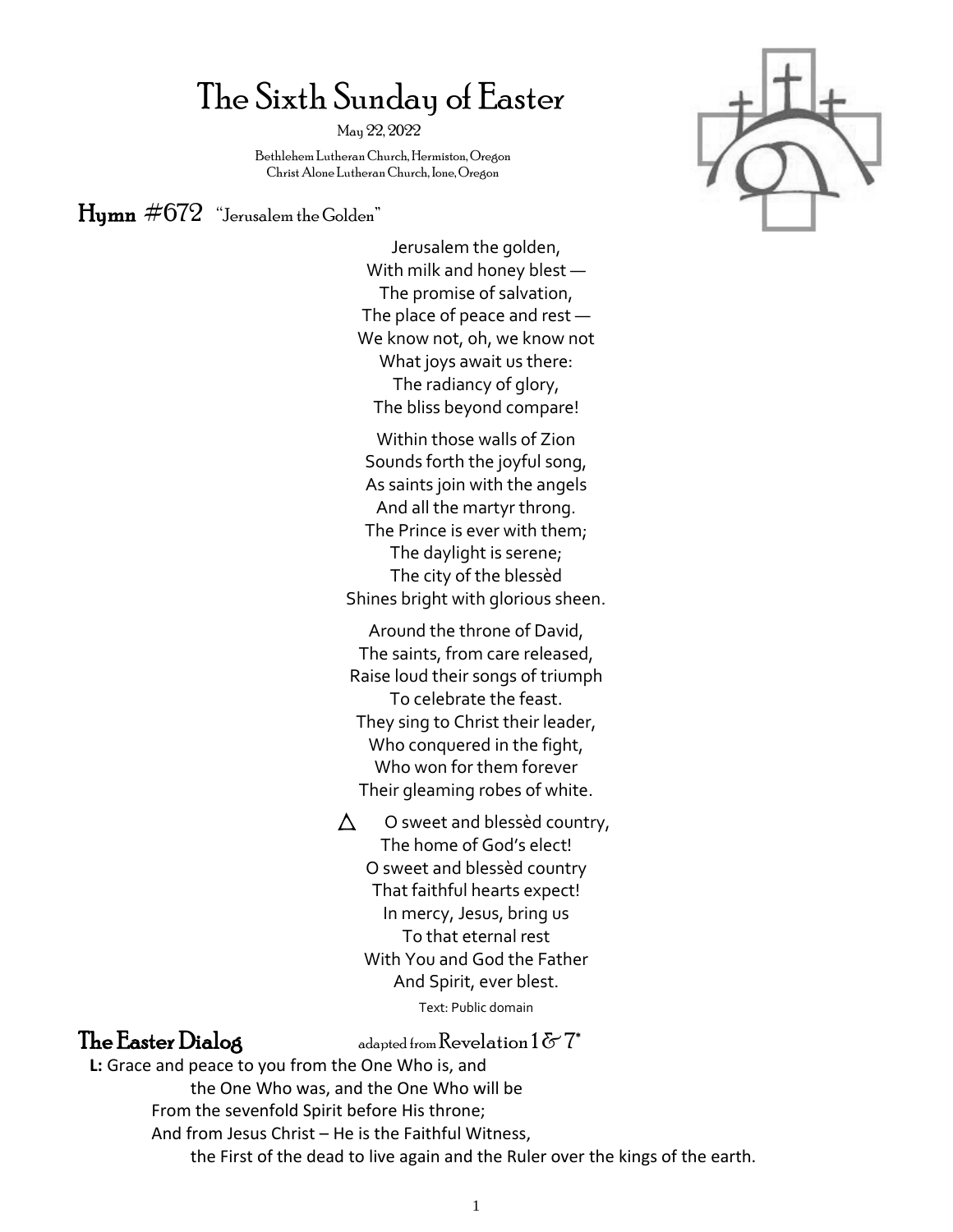#### **C: To Him Who loves us**

**and by His blood has freed us from our sins,**

**and has made us a kingdom,** 

 **priests to God and His Father** 

**— to Him be glory and power for ever and ever! Amen.**

- **L:** Christ is risen!
- **C: He is risen indeed! Alleluia!**

**L:** The uncountable multitude of nations standing before the throne of the Lamb cry out with a loud voice:

### **C: "Salvation belongs to our God, Who sits on the throne, and to the Lamb."**

**L:** And all the angels standing around the throne worship Him saying:

**C: "Amen!** 

**Praise and glory and wisdom and thanks and honor and power and strength be to our God for ever and ever. Amen!"**

**L:** Christ is risen!

**C: He is risen indeed! Alleluia!**

## Confession of Sins and Declaration of Grace

- **L:** Brothers and Sisters in Christ, if we say we have no sin, we deceive ourselves, and the truth is not in us.
- **C: But if we confess our sins, God, who is faithful and just, will forgive our sins and cleanse us from all unrighteousness.**
- **L:** Let us then confess our sins to God our Father.
- **C: Most merciful God, we confess that we are by nature sinful and unclean. We have sinned against You in thought, word, and deed, by what we have done and by what we have left undone. We have not loved You with our whole heart; we have not loved our neighbors as ourselves. We justly deserve Your present and eternal punishment. For the sake of Your Son, Jesus Christ, have mercy on us. Forgive us, renew us, and lead us, so that we may delight in Your will and walk in Your ways to the glory of Your holy name. Amen.**
- **L:** In the mercy of almighty God, Jesus Christ was given to die for us, and for His sake God forgives us all our sins. To those who believe in Jesus Christ He gives the power to become the children of God and bestows on them the Holy Spirit. May the Lord, Who has begun this good work in us, bring it to completion in the day of our Lord Jesus Christ.

**C: Amen.**

Introit of the Day *Psalm 55:4, 16-18; antiphon: v. 22*

Cast your burden on the LORD, and He will sustain you;

**He will never permit the righteous to be moved.**

My heart is in anguish within me;

**the terrors of death have fallen upon me.**

But I call to God,

**and the LORD will save me.**

Evening and morning and at noon I utter my complaint and moan,

**and He hears my voice.**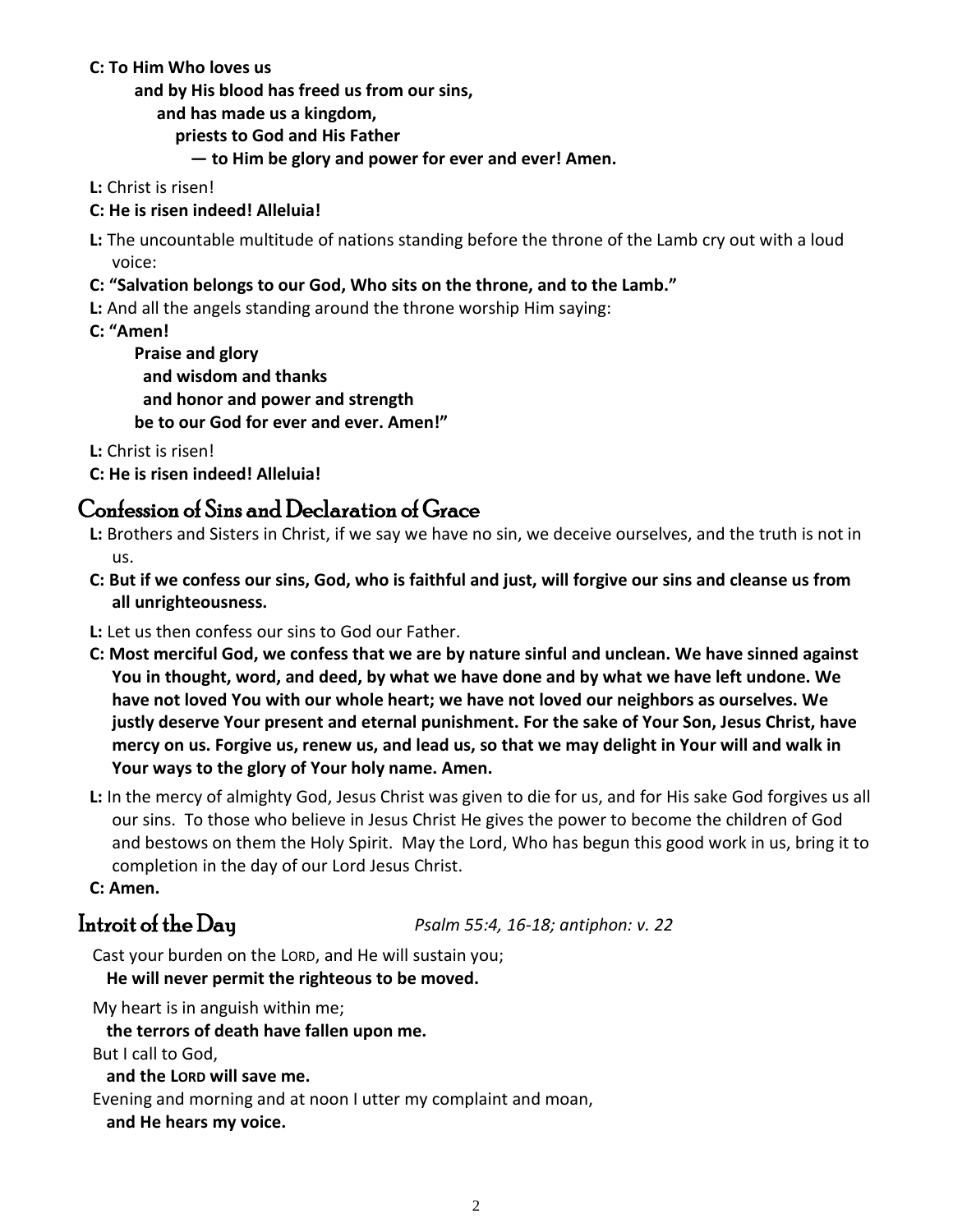He redeems my soul in safety from the battle that I wage,

**for many are arrayed against me.**

**Glory be to the Father and to the Son and to the Holy Spirit; as it was in the beginning, is now, and will be forever. Amen.**

Cast your burden on the LORD, and He will sustain you; **He will never permit the righteous to be moved.**

## Prayer of the Day

**L:** The Lord be with you.

#### **C: And also with you.**

**L:** Let us pray. O God, the Giver of all that is good, by Your holy inspiration grant that we may think those things that are right and by Your merciful guiding accomplish them; through Jesus Christ, Your Son, our Lord, Who lives and reigns with You and the Holy Spirit, one God, now and forever.

**C: Amen.**

## $H_{\text{Y}}$  #461 "I Know That My Redeemer Lives" vv. 1-4

I know that my Redeemer lives; What comfort this sweet sentence gives! He lives, He lives, who once was dead; He lives, my ever-living head.

He lives triumphant from the grave; He lives eternally to save; He lives all-glorious in the sky; He lives exalted there on high.

He lives to bless me with His love; He lives to plead for me above; He lives my hungry soul to feed; He lives to help in time of need.

He lives to grant me rich supply; He lives to guide me with His eye; He lives to comfort me when faint; He lives to hear my soul's complaint.

Text: Public domain

## $First Lesson$  Acts 16:9-15

A vision appeared to Paul in the night: a man of Macedonia was standing there, urging him and saying, "Come over to Macedonia and help us." <sup>10</sup>And when Paul had seen the vision, immediately we sought to go on into Macedonia, concluding that God had called us to preach the gospel to them.

<sup>11</sup>So, setting sail from Troas, we made a direct voyage to Samothrace, and the following day to Neapolis, <sup>12</sup>and from there to Philippi, which is a leading city of the district of Macedonia and a Roman colony. We remained in this city some days. 13And on the Sabbath day we went outside the gate to the riverside, where we supposed there was a place of prayer, and we sat down and spoke to the women who had come together. <sup>14</sup>One who heard us was a woman named Lydia, from the city of Thyatira, a seller of purple goods, who was a worshiper of God. The Lord opened her heart to pay attention to what was said by Paul. <sup>15</sup>And after she was baptized, and her household as well, she urged us, saying, "If you have judged me to be faithful to the Lord, come to my house and stay." And she prevailed upon us.

**L:** This is the Word of the Lord

**C: Thanks be to God**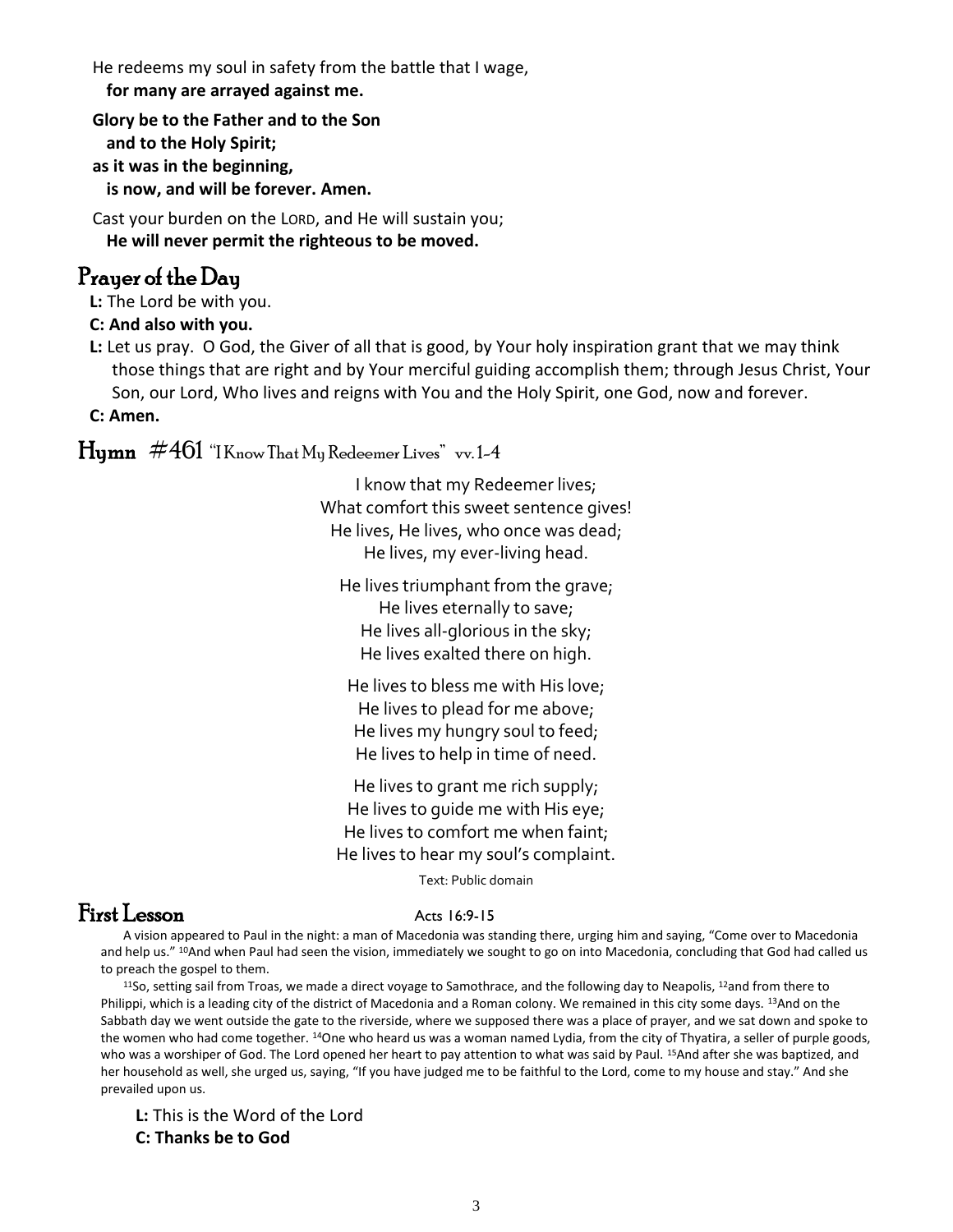**Christ has risen from the dead.**

## **[God the Father] has crowned Him with glory and honor.**

**He has given Him dominion over the works of His hands;**

**He has put all things under His feet.**

## Second Lesson Revelation 21:9-14, 21-27

Then came one of the seven angels who had the seven bowls full of the seven last plagues and spoke to me, saying, "Come, I will show you the Bride, the wife of the Lamb." <sup>10</sup>And he carried me away in the Spirit to a great, high mountain, and showed me the holy city Jerusalem coming down out of heaven from God, <sup>11</sup>having the glory of God, its radiance like a most rare jewel, like a jasper, clear as crystal. <sup>12</sup>It had a great, high wall, with twelve gates, and at the gates twelve angels, and on the gates the names of the twelve tribes of the sons of Israel were inscribed— 13on the east three gates, on the north three gates, on the south three gates, and on the west three gates. <sup>14</sup>And the wall of the city had twelve foundations, and on them were the twelve names of the twelve apostles of the Lamb....

<sup>21</sup>And the twelve gates were twelve pearls, each of the gates made of a single pearl, and the street of the city was pure gold, transparent as glass.

 $22$ And I saw no temple in the city, for its temple is the Lord God the Almighty and the Lamb.  $23$ And the city has no need of sun or moon to shine on it, for the glory of God gives it light, and its lamp is the Lamb. <sup>24</sup>By its light will the nations walk, and the kings of the earth will bring their glory into it, <sup>25</sup>and its gates will never be shut by day—and there will be no night there. <sup>26</sup>They will bring into it the glory and the honor of the nations. <sup>27</sup>But nothing unclean will ever enter it, nor anyone who does what is detestable or false, but only those who are written in the Lamb's book of life.

#### **L:** This is the Word of the Lord

#### **C: Thanks be to God**





## Gospel Lesson John 16:23-33

**L:** The Holy Gospel according to St. John, the Sixteenth chapter

#### **C: Glory to You, O Lord.**

[Jesus said:] "In that day you will ask nothing of me. Truly, truly, I say to you, whatever you ask of the Father in my name, he will give it to you. <sup>24</sup>Until now you have asked nothing in my name. Ask, and you will receive, that your joy may be full.

 $25$ "I have said these things to you in figures of speech. The hour is coming when I will no longer speak to you in figures of speech but will tell you plainly about the Father. <sup>26</sup>In that day you will ask in my name, and I do not say to you that I will ask the Father on your behalf; <sup>27</sup>for the Father himself loves you, because you have loved me and have believed that I came from God. <sup>28</sup>I came from the Father and have come into the world, and now I am leaving the world and going to the Father."

 $^{29}$ His disciples said, "Ah, now you are speaking plainly and not using figurative speech!  $^{30}$ Now we know that you know all things and do not need anyone to question you; this is why we believe that you came from God." <sup>31</sup>Jesus answered them, "Do you now believe? 32Behold, the hour is coming, indeed it has come, when you will be scattered, each to his own home, and will leave me alone. Yet I am not alone, for the Father is with me. 331 have said these things to you, that in me you may have peace. In the world you will have tribulation. But take heart; I have overcome the world."

**L:** This is the Gospel of the Lord

#### **C: Praise to You, O Christ.**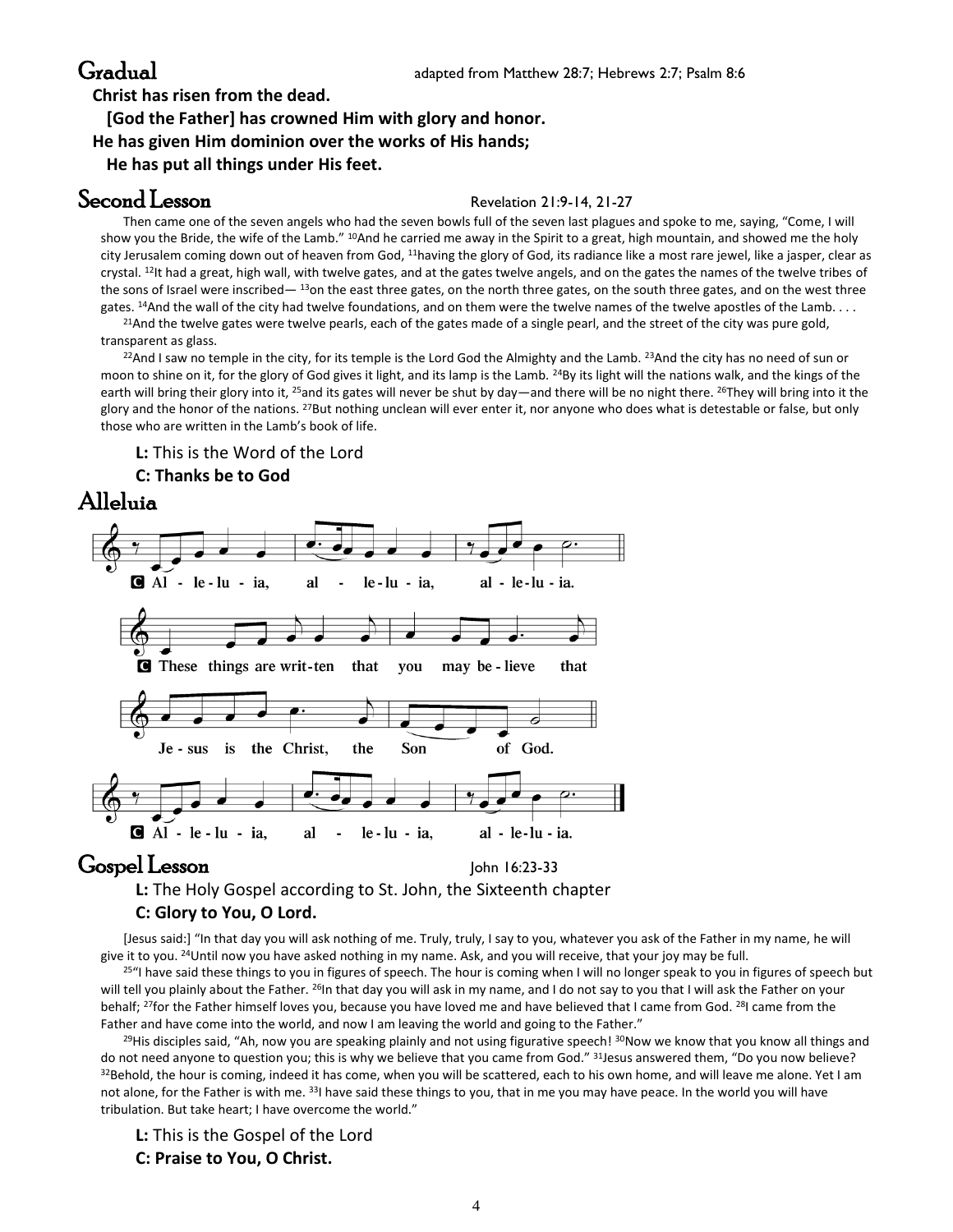## $\rm H_{\rm U}$ mn  $\#461$  "I Know That My Redeemer Lives" vv. 5-8

He lives to silence all my fears; He lives to wipe away my tears; He lives to calm my troubled heart; He lives all blessings to impart.

He lives, my kind, wise, heav'nly friend; He lives and loves me to the end; He lives, and while He lives, I'll sing; He lives, my Prophet, Priest, and King.

He lives and grants me daily breath; He lives, and I shall conquer death; He lives my mansion to prepare; He lives to bring me safely there.

He lives, all glory to His name! He lives, my Jesus, still the same; Oh, the sweet joy this sentence gives: I know that my Redeemer lives!

Text: Public domain

## Sermon

## The Apostles' Creed

**L:** …"don't you know that all of us who were baptized into Christ Jesus were baptized into His death? We were therefore buried with Him through baptism into death in order that, just as Christ was raised from the dead through the glory of the Father, we too may live a new life. If we have been united with Him like this in His death, we will certainly also be united with Him in His resurrection." (Romans 6:3-5) Since God has made us His children through our baptism into Christ, with trust and hope, let us confess our faith:

#### **C: I believe in God, the Father Almighty, Maker of heaven and earth.**

**And in Jesus Christ, His only Son, our Lord,**

**Who was conceived by the Holy Spirit,**

**born of the virgin Mary,**

**suffered under Pontius Pilate,**

**was crucified, died and was buried.**

**He descended into hell.**

**The third day He rose again from the dead.**

**He ascended into heaven**

**and sits at the right hand of God the Father Almighty.**

**From thence He will come to judge the living and the dead.**

**I believe in the Holy Spirit,**

**the holy Christian Church,** 

- **the communion of saints,**
- **the forgiveness of sins,**
- **the resurrection of the body,**

**and the life** T **everlasting. Amen**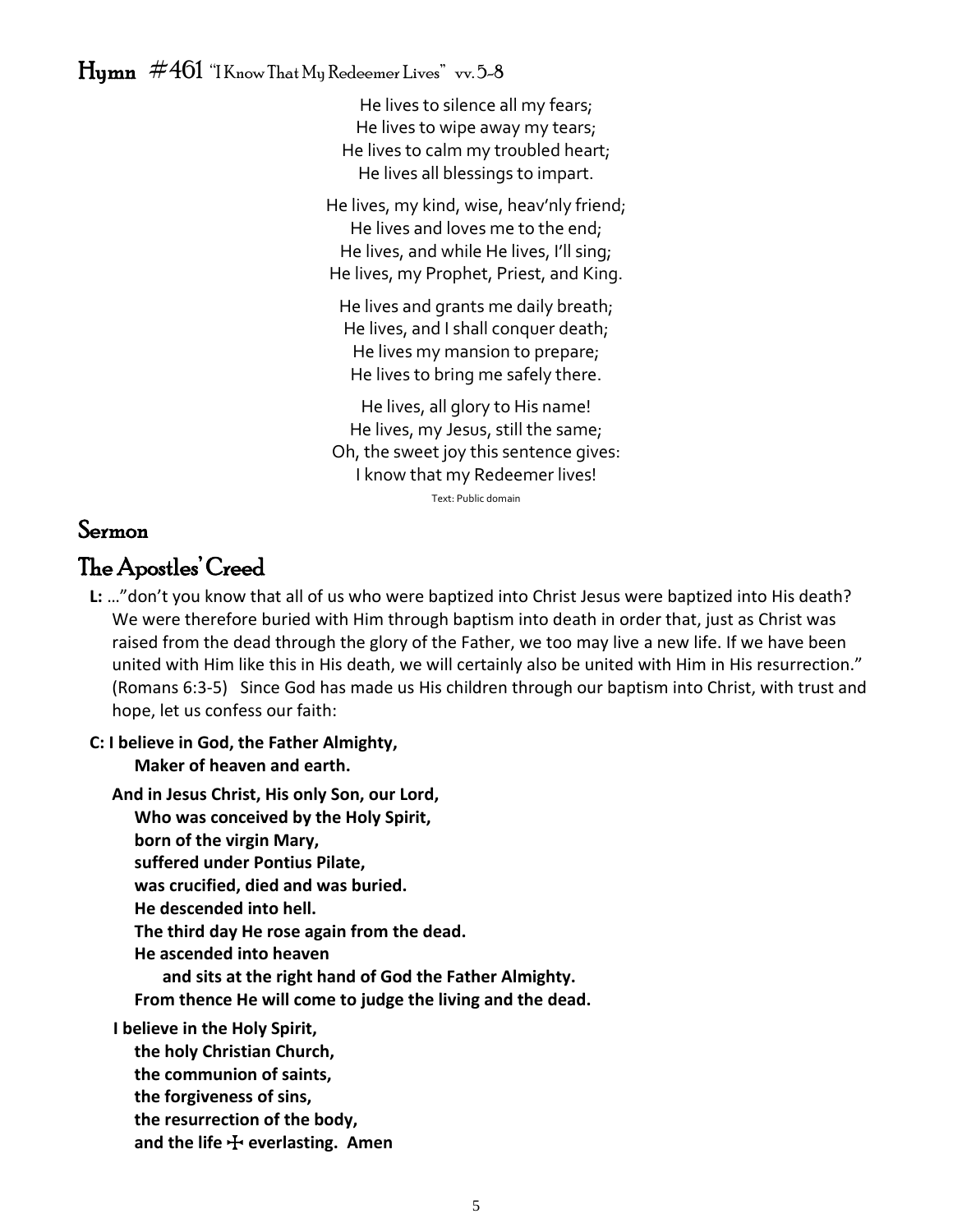## **Offering**

## The Litany of the Resurrection

| $L: O$ Lord,                      | C: have mercy. |
|-----------------------------------|----------------|
| L: O Christ,                      | C: have mercy. |
| $L: O$ Lord,                      | C: have mercy. |
| L: Lord Jesus Christ, Son of God, | C: hear us.    |

**L:** Paschal Lamb, Who was offered for us and has taken away the sin of the world;

Who was crucified for our transgressions and raised for our justification;

Who foretold Your passion saying, "The Son of Man must be crucified and on the third day rise again,"

### **C: have mercy on us.**

**L:** Who destroyed death by dying, and by rising to life again brought life and immortality to light; Whose resurrection was first announced by an angel to the women;

Who appeared to Mary Magdalene and was worshiped by her,

Who revealed Yourself to the two disciples on the Emmaus road and made Yourself known to them in the Scriptures and in the breaking of the bread,

Who appeared to the disciples, bestowing on them Your peace and Your Spirit,

### **C: have mercy on us.**

**L:** Who showed Your wounded hands and side to the apostle Thomas that he too might believe; Who appeared to seven disciples on the Sea of Tiberias, bringing a miraculous catch of fish;

Who appeared to Peter and to the Twelve, to over 500 disciples, to James and to all the apostles, and to Paul on the Damascus road;

Who commissioned Your Church to make disciples of all nations by baptizing and teaching them,

## **C: have mercy on us.**

| L: By Your glorious resurrection from the dead, | C: good Lord, deliver us.  |
|-------------------------------------------------|----------------------------|
| L: By Your victory over sin and death,          | C: good Lord, deliver us.  |
| <b>L:</b> By the majesty of Your risen body,    | C: good Lord, deliver us.  |
| L: We poor sinners implore You                  | C: to hear us, Lord Jesus. |

**L:** That we may daily die and rise with You in our Baptism and walk in the freedom of Your forgiveness; That we may set our minds on things above and not on earthly things, serving as we have been served by You;

That we may dwell with You forever in the new creation as citizens of the heavenly Jerusalem, together with all the saints,

### **C: grant us, good Lord.**

*The petitions of the Church are now offered . . .*

**L:** Christ, the Lamb of God, Who takes away the sin of the world,

### **C: have mercy on us.**

**L:** Christ, the Lamb of God, Who takes away the sin of the world,

### **C: have mercy on us.**

**L:** Christ, the Lamb of God, Who takes away the sin of the world,

### **C: grant us Your peace.**

| $L: O$ Lord, | C: have mercy.      |
|--------------|---------------------|
| L: O Christ, | C: have mercy.      |
| $L: O$ Lord, | C: have mercy. Amen |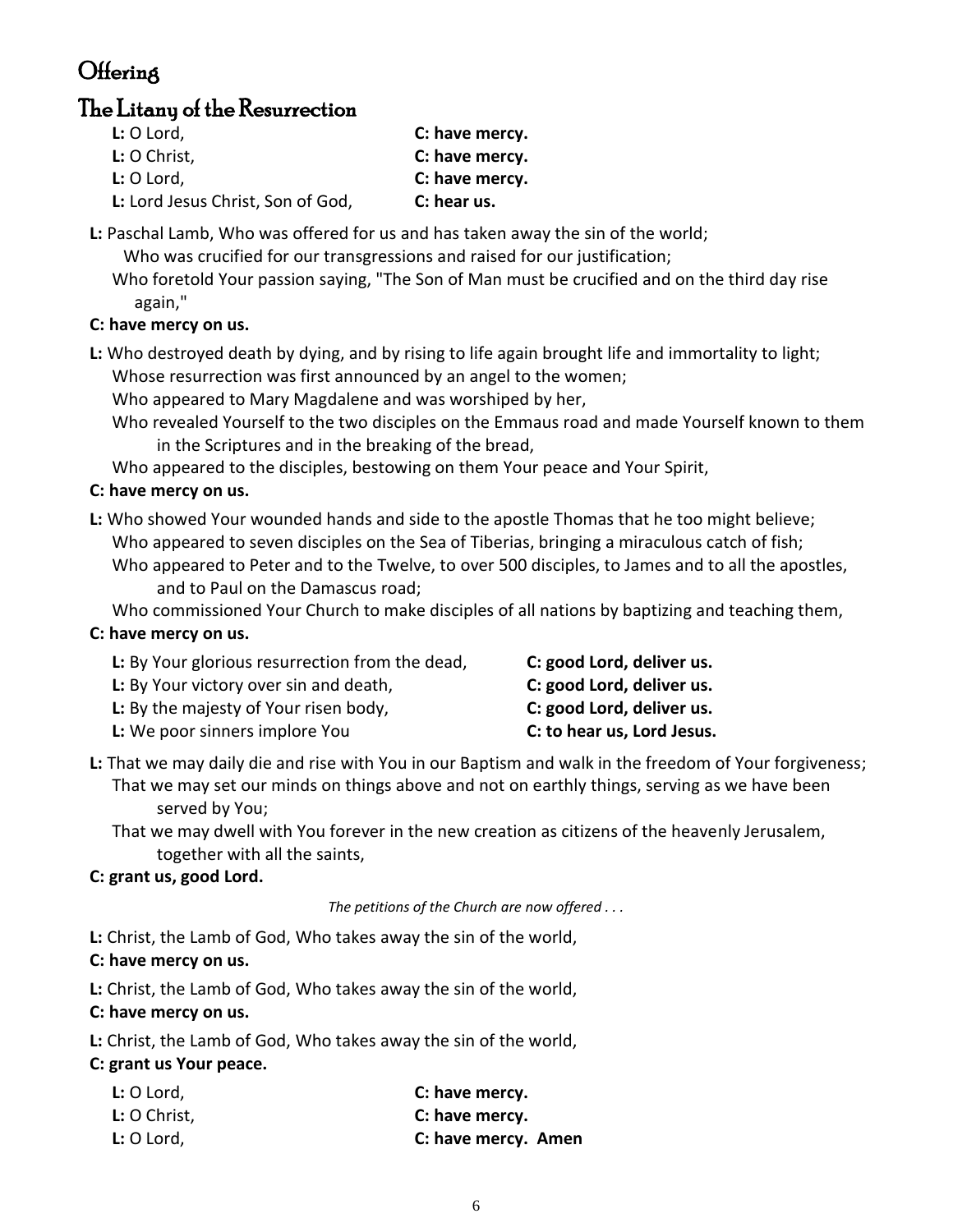## The Lord's Prayer

**Our Father who art in heaven, hallowed be Thy name, Thy kingdom come, Thy will be done on earth as it is in heaven; give us this day our daily bread; and forgive us our trespasses as we forgive those who trespass against us; and lead us not into temptation, but deliver us from evil. For Thine is the kingdom and the power and the glory forever and ever. Amen.**

## The Benediction

**L:** May the God of peace, Who through the blood of the eternal covenant brought back from the dead our Lord Jesus, that great Shepherd of the sheep, equip you with everything good for doing His will, and may He work in us what is pleasing to Him,

### **C: through Jesus Christ, to Whom be glory for ever and ever. Amen.**

## Hymn #**466** "Christ Has Arisen, Alleluia"

Christ has arisen, alleluia. Rejoice and praise Him, alleluia. For our Redeemer burst from the tomb, Even from death, dispelling its gloom. Refrain

*REFRAIN*: Let us sing praise to Him with endless joy; Death's fearful sting He has come to destroy. Our sin forgiving, alleluia! Jesus is living, alleluia!

For three long days the grave did its worst Until its strength by God was dispersed. He who gives life did death undergo; And in its conquest His might did show. Refrain

The angel said to them, "Do not fear! You look for Jesus who is not here. See for yourselves the tomb is all bare; Only the grave cloths are lying there." Refrain

"Go spread the news: He's not in the grave; He has arisen this world to save. Jesus' redeeming labors are done; Even the battle with sin is won." Refrain